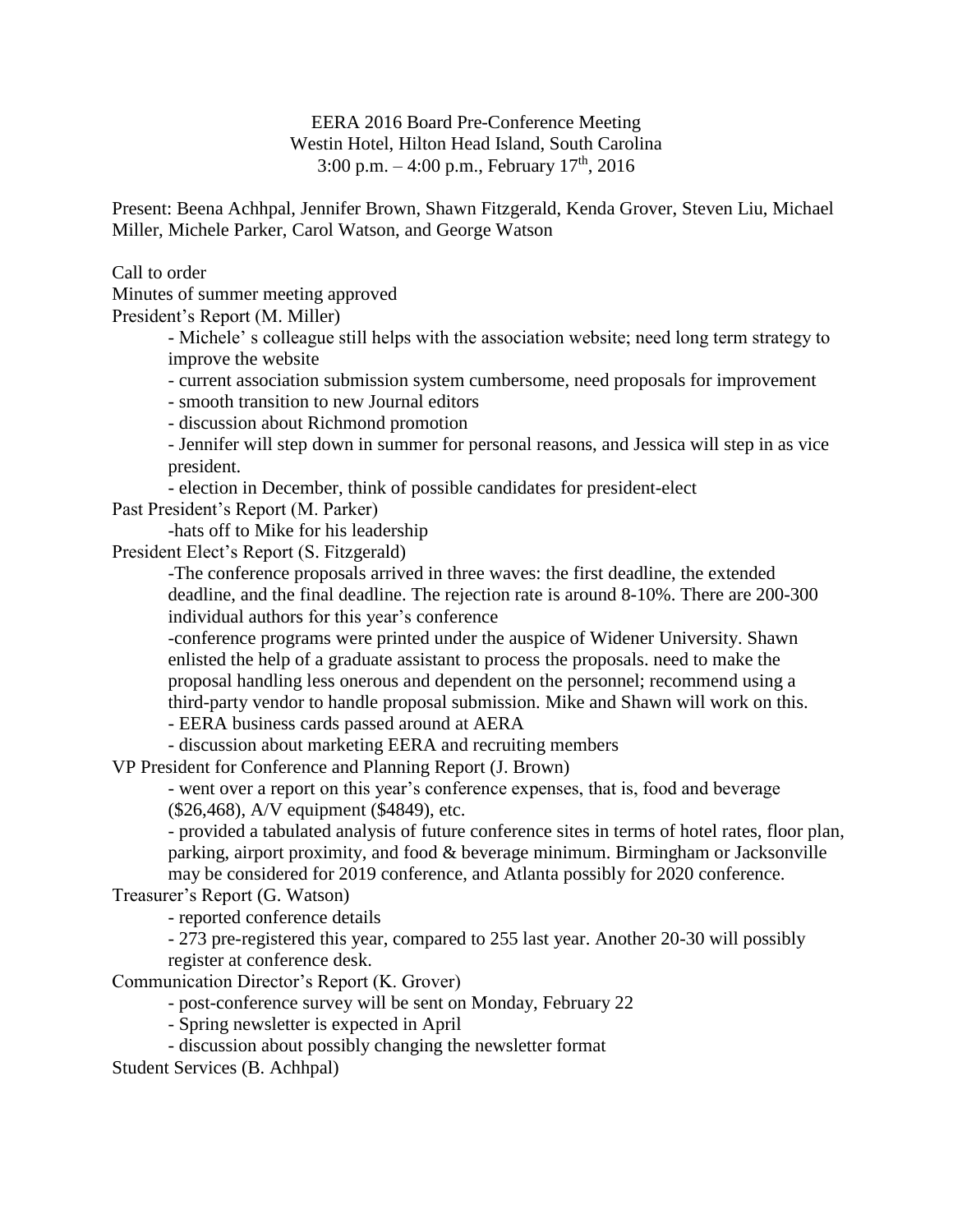- 20-25 responded to the invitation to the graduate student luncheon. Four students are expected to participate in 3-minute thesis competition.

Division and SIG Director's Report (W. Williams)

- brief written report distributed

Membership Report (C. Watson)

- discussion about going to AERA to recruit members
- discussion about member turnout at Richmond next year
- Awards and Sponsorships Report (J. Bucholz)
	- brief written report distributed
- JRE Report (Z. Mackiewica-Wolfe and M. Pifer)
	- brief written report distributed

New Business

- IPEDS workshop on Saturday sold out
- possibly vote on future conference locations at Saturday board meeting

Adjourned

Submitted by xsl on 3/1/16

## EERA 2016 Spring Board Meeting Camilla Boardroom, Westin Hotel, Hilton Head Island, SC 10:00 a.m.  $- 11:00$  a.m., February  $20<sup>th</sup>$ , 2016

Present: Beena Achhpal, Roger Briscoe, Jennifer Brown, Jessica Bucholz, Shawn Fitzgerald, Kenda Grover, Steven Liu, Zora Mackiewica-Wolfe, Michael Miller, Michele Parker, Meghan Pifer, Sharon Valente, Carol Watson, George Watson, and William (Willy) Williams

Call to order and greetings Sharon was put on speaker phone

President's Report (M Miller):

- good conference with more than 300 attendees

- special thanks to Jennifer, Shawn, and George for their work on the conference

- sign and return the conflict of interest form

- Past-President's Report (M Parker)
	- no report

President-Elect's Report (S Fitzgerald)

- need to improve conference proposal handling
- will update and post the final conference program online

Vice President for Conference Planning Report (J Brown):

- there is an issue of a charge of more than a thousand dollars for AV equipment, but it will be resolved next morning.

- food was great at conference. suggest changing breakfast to 30-45 minutes next time and leaving only coffee after sessions start

- food expenses and AV equipment rental
- will step down in summer for personal reasons
- Treasurer's Report Report (G. Watson)